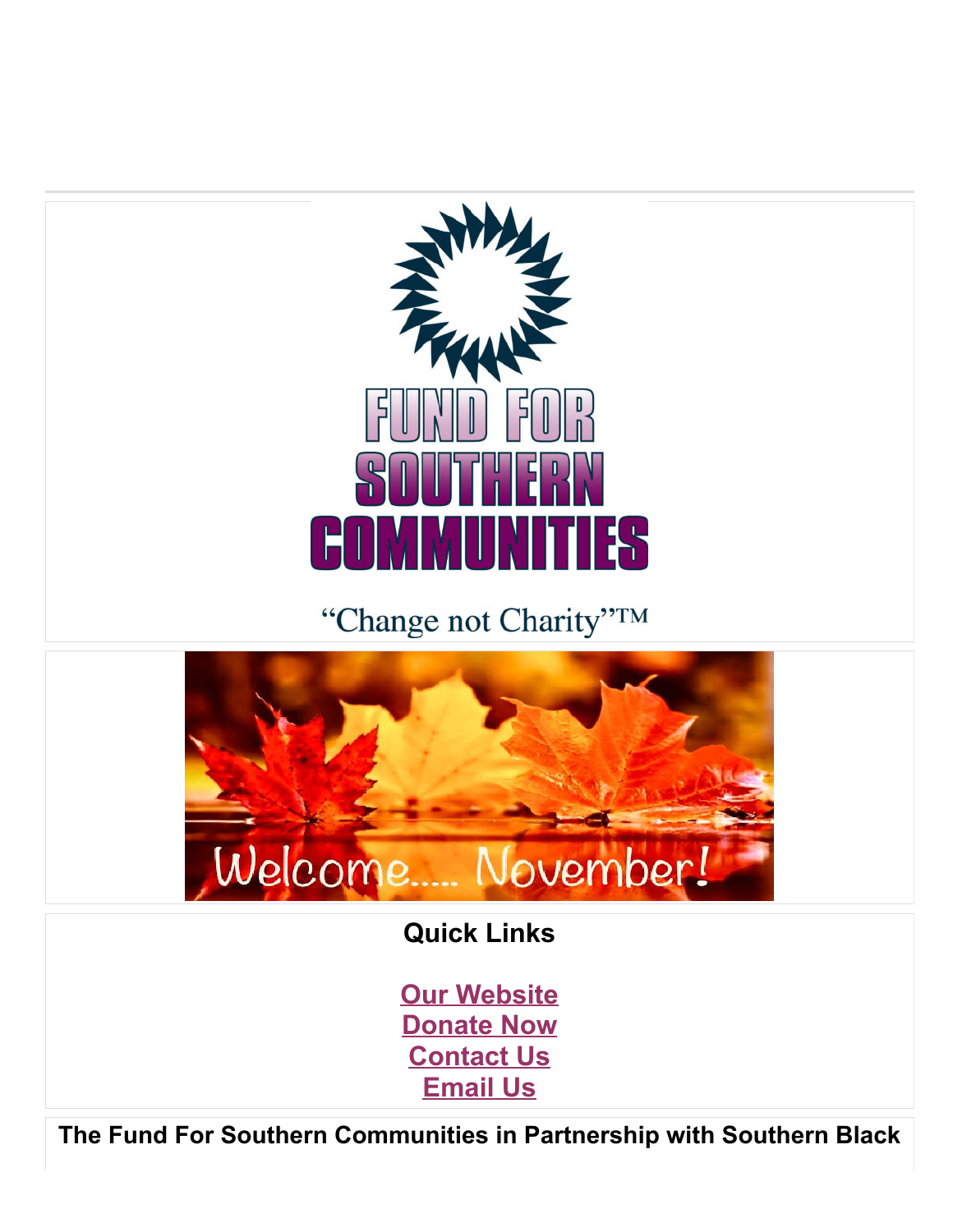# **Girls and Women's Consortium Launches Black Girl Dream Fund**



### **JOY is essential to Preserve Black Girlhood**

#### For More information visit www.southernblackgirls.org

The Fund for Southern Communities is excited to be one of four Anchors organization of the Southern Blacks Girls Consortium.

The **Black Girls Dream Fund was created** to shift current grantmaking efforts in the South and to channel greater resources toward organizations that are intentionally supporting and empowering Black girls and women.

Inspired and informed by research conducted by SBGWC through listening sessions with hundreds of Black girls and women throughout the South, funding will be used to advance services and support.

We fund **education, community development, entrepreneurship, health, travel and cultural exposure and wellness and safety** for girls and women in the following 12 Southern states; Alabama, Arkansas, Florida, Georgia, Kentucky, Louisiana, Mississippi, North Carolina, South Carolina, Tennessee, Virginia, and West Virginia.

The 2021 Black Girl Dream Fund offers general operating grants. Learn more about [the SBGWC Outcomes.](https://www.southernblackgirls.org/wp-content/uploads/2021/11/SBGWC-Outcomes.pdf) 

#### **Completing the Application**

- For questions and guidance, we will offer several **Grant Seeker Workshops** Monday, November 1 through Friday, Nov 19, 2021 at 6:30 EST [Register for one of the sessions](https://us02web.zoom.us/meeting/register/tZMrcOmtrjgrEt1uqlWnF7rifgZUE-5EyC5k).
- We use an online system called Fondant. Applicants will need to create a profile to complete the application. [Begin a new application now](https://www.grantinterface.com/Home/Logon?urlkey=sbgwc). Follow these **steps to create an account. [How to create a new account](https://www.southernblackgirls.org/wp-content/uploads/2021/11/How-to-create-an-new-account.pdf)**
- We will also accept video applications.
- If you prefer, a paper application is available. Download [Dream Fund Grantee Partners Application](https://www.southernblackgirls.org/wp-content/uploads/2021/11/Dream-Fund-Grantee-Partners-Application.pdf)

#### **Organizations wishing to apply must:**

- Work and be located in Alabama, Arkansas, Florida, Georgia, Kentucky, Louisiana, Mississippi, North Carolina, South Carolina, Tennessee, Virginia, or West Virginia.
- Led and informed by black girls and women, community led
- Serve black girls and women
- Organizations must have their 501(c)(3) tax exempt status or a fiscal sponsor that is a 501(c)(3) organization. *Please let us know if you need assistance in obtaining a fiscal sponsor.*
- However, individuals that operate programs for black girls may.



**Apply to Become a Wisdom Council Member Help Us Select Our Next Grantee**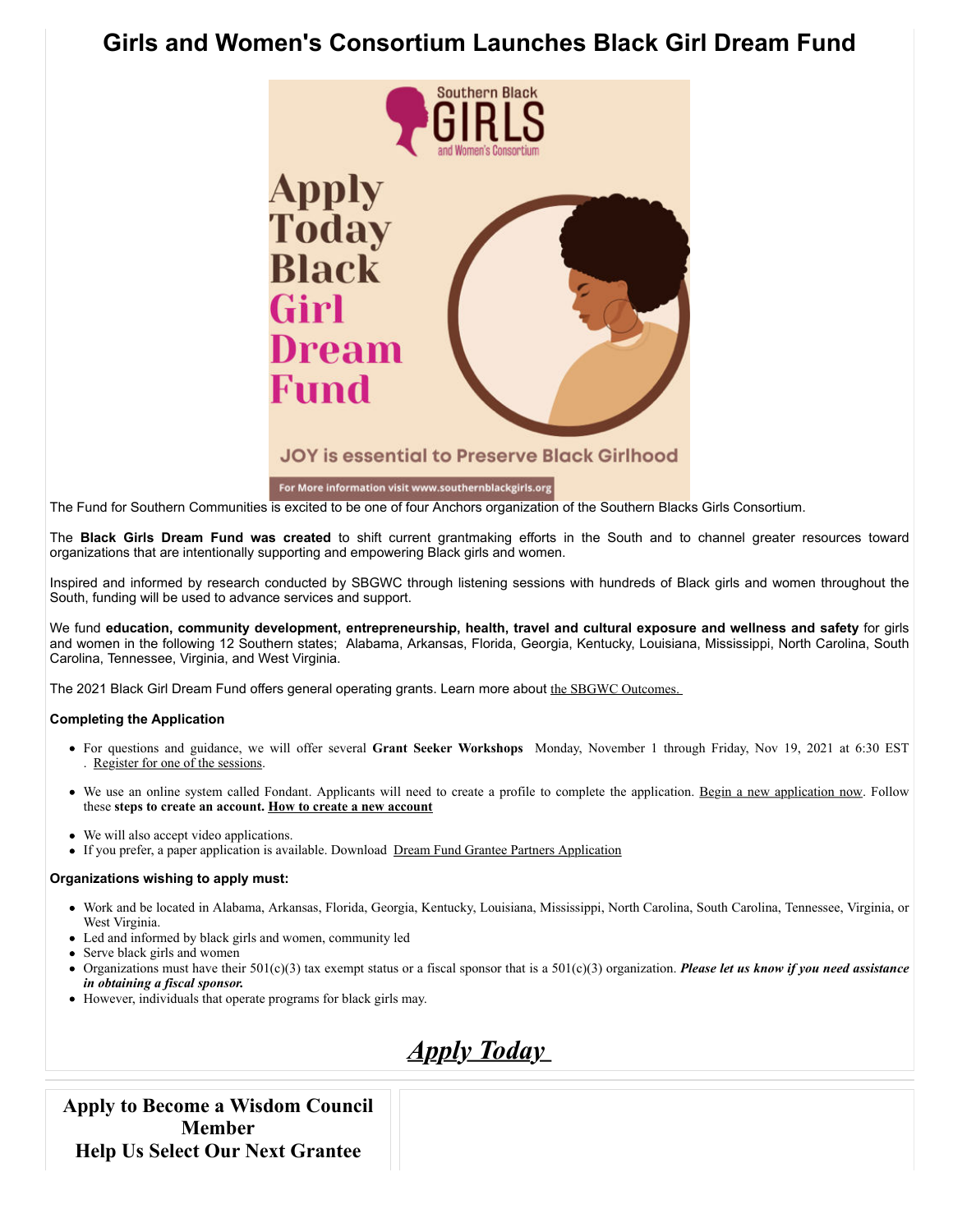#### **Partners**

# **NOMINAT** PENI

Nominate a **Black womar** to serve on the SBGWC Wisdom Council!

GIrls



### *Congratulations to FSC Grantee Partners!*

**Atlanta Civic Site of The Annie E. Casey Foundation**

**Be Bold! Coaching and Consulting Building Bridges Consulting, LLC. Kids R. Special Inc. Mothers Against Gang Violence Music Education Group Nation Builders Conference Noble Clay Fitness Peoplestown Revitalization Corporation Summerhill Community Ministries Sustainable Urban Agriculture Youth Training Program The Soulstice Center** 

# **COVID-19 UPDATE**

In an effort to maintain the safety of our staff during the current pandemic, we have implemented remote-working capabilities for our staff. You may experience longer than usual response times to your inquiries. Please allow 24-72 hours for responses to voicemails and/or emails, but we will make every effort to respond within one business day. Access to our office is limited, and we ask that if you need to meet with a staff member, please call 404.371.8404 or click the link below to make an appointment. Thank you in advance for your patience and understanding.

[Phone](https://www.google.com/search?client=safari&rls=en&biw=1440&bih=837&sxsrf=ALeKk01_ndGy0vB1SuSW19ENseRUE4ZKSg:1629823547373&q=fund+for+southern+communities+phone&ludocid=6261275828719581359&sa=X&ved=2ahUKEwi8lNnsjcryAhVUQjABHSI9DUcQ6BMwHXoECDMQAg)**:** [\(404\) 371-8404](https://www.google.com/search?q=fund+for+southern+communities&client=safari&rls=en&biw=1440&bih=837&sxsrf=ALeKk00ujNyvU24UrCU9ui0DDkv-avCkgw:1629823493643&ei=BSIlYbHIJuOGwbkP7debwAs&gs_ssp=eJzj4tZP1zcsKTLPNqsoMWC0UjWosLBIMzUwN04xsUhMS06xSLIyqDA1SzWxMDU2NEmyNEwDCnvJppXmpSik5RcpFOeXlmSkFuUpJOfn5pbmZZZkphYDAAKUGoc&oq=&gs_lcp=Cgdnd3Mtd2l6EAEYAjIHCCMQ6gIQJzIHCCMQ6gIQJzINCC4QxwEQrwEQ6gIQJzIHCCMQ6gIQJzIHCCMQ6gIQJzIHCCMQ6gIQJzINCC4QxwEQowIQ6gIQJzIHCCMQ6gIQJzIHCCMQ6gIQJzINCC4QxwEQrwEQ6gIQJ0oECEEYAFAAWABg35wDaAFwAngAgAFTiAFTkgEBMZgBAKABAbABCsABAQ&sclient=gws-wiz)

To Make Appointment with Executive Director Alice Jenkins-https:// calendly.com/aliceeasonjenkins

Email a message to us- $fsc@fundforsouth.org$ Executive Director –  $\text{alice}(\partial_1\text{fundforsouth.org})$ Program Assistant – [jelicia@Fundforsouth.org](mailto:jelicia@Fundforsouth.org)

Mailing Address : [4153-C Flat Shoals Pkwy #314,](https://www.google.com/maps/search/4153-C+Flat+Shoals+Pkwy+%23314?entry=gmail&source=g) Decatur, GA 30034

Please send mail via US Mail (PLEASE DO NOT SEND TO REQUIRE A SIGNATURE)  $\sim$  Our office is working remotely and there is no one in the office to sign for the package.



**Who Is Eligible for a COVID-19 Vaccine Booster Shot?** 

The Southern Black Girls and Women's Consortium Wisdom Council will contribute to the movement for Black girls and women across 12 Southern states. Council members will inform and focus our efforts on regional/statewide issues affecting Black Girls and Women. Most importantly, Wisdom Council members help us to select grantee partners.

The Wisdom Council is an intergenerational group of leaders who represent the 12 states served by the Consortium. Council members can be as young as 12 and will have expertise in movement building and a deep knowledge of the networks in their state and region.

The Southern Black Girls and Women's Consortium offers multiple funding opportunities in the course of a year. Wisdom Council members serve as the selection committee for one grant cycle. If you join the Wisdom Council, you **agree that you can be available at least 2-4 hours a month for council meetings and grant selection throughout November and mid-December.**



GeorgiaWAND is hiring!!!! They have two positions available.

**If you are interested please email your resume, 3 professional references, and a writing sample to [info@georgiawand.org.](mailto:info@georgiawand.org)**

[Please see descriptions for open positions](https://gawand.org/wp-content/uploads/2021/09/GA-WAND-Government-Relations-and-Public-Policy-Director.pdf) GA WAND [Government Relations and Public Policy Director](https://gawand.org/wp-content/uploads/2021/09/GA-WAND-Part-time-Admin-support.pdf), and GA WAND- Part time Admin support.

**Need help getting a word out? Contact our office at Jelicia[@fundforsouth.org](mailto:program@fundforsouth.org) and we'll strive to put it on our**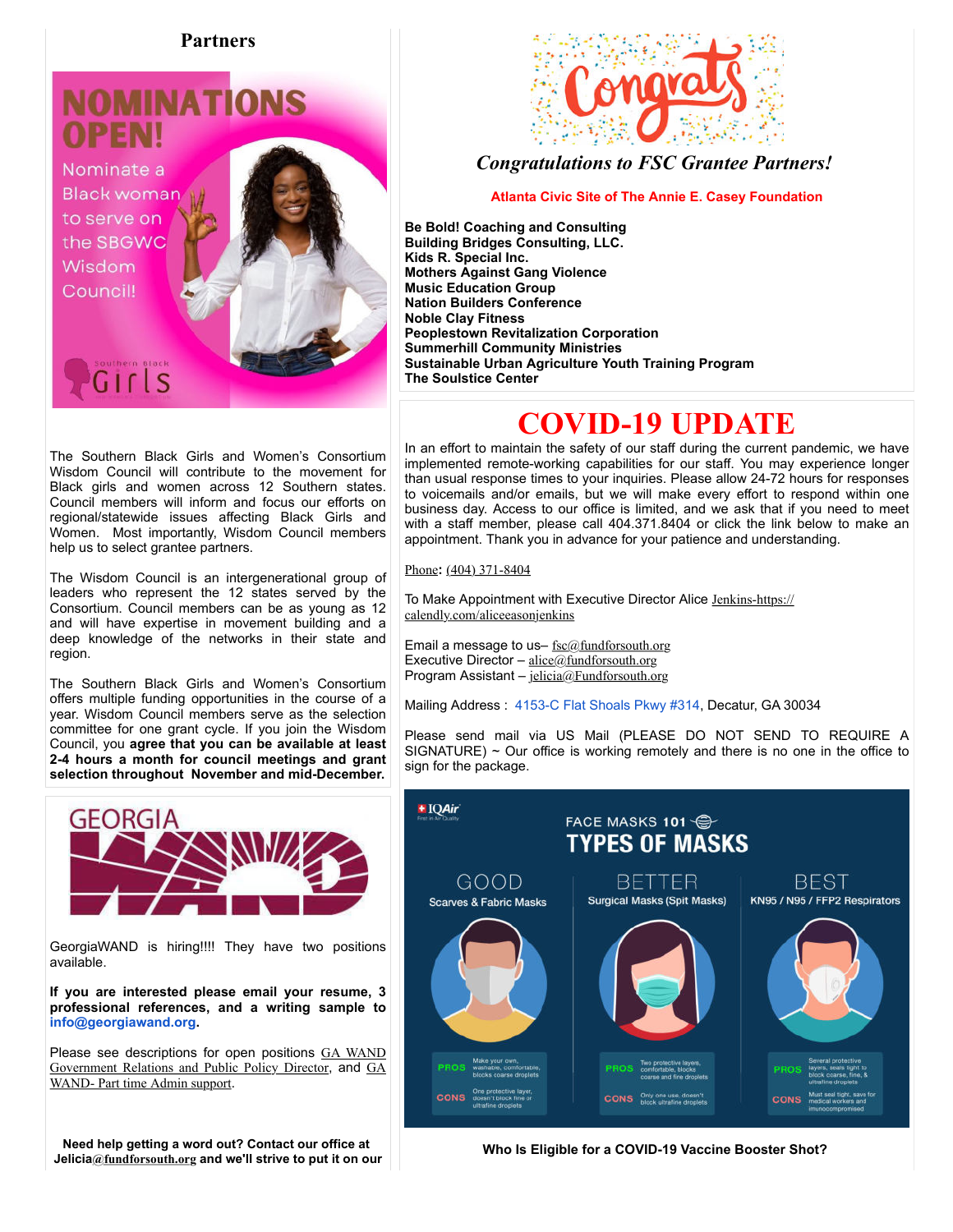# **Reciepe Corner**

 *Cup Of Chili*



### **Ingredients**

- 2 Tbsp olive oil
- 2 pounds ground beef
- 2 stalks celery
- 1 onion (chopped)
- 1 green bell pepper (chopped)
- 3 (14 ounce) cans stewed tomatoes
- 1 (10 ounce) can diced tomatoes with green chiles
- 1 (14 ounce) can tomato sauce
- 1 cup water
- 2 (1.25 ounce) packages chili seasoning
- 1 (14 ounce) can kidney beans (undrained)
- 1 (14 ounce) can pinto beans (undrained)
- salt and pepper to taste
- 1 Tbsp White vinegar

### **DIRECTIONS**

- 1. Heat the olive oil in a large pot over medium-high heat.
- 2. Place the ground beef in the pot. Press down the beef to form one large patty. Let the bottom brown for 8 to 10 minutes. Use a spatula to break up the beef into bite-size crumbles. Cook until no longer pink. About 5 more minutes.
- 3. Stir in the celery, onion, and green bell pepper and

### **What You Need to Know**

COVID-19 Vaccine booster shots are available for the following Pfizer-BioNTech vaccine recipients who completed their initial series at least 6 months ago and are:

- 65 years and older
- Age 18+ who live in <u>[long-term care settings](https://www.cdc.gov/coronavirus/2019-ncov/vaccines/booster-shot.html%23long-term-care)</u>
- $\bullet$  Age 18+ who have <u>underlying medical conditions</u>
- Age  $18+$  who work in [high-risk settings](https://www.cdc.gov/coronavirus/2019-ncov/vaccines/booster-shot.html%23HighRisk)
- Age  $18+$  who live in [high-risk settings](https://www.cdc.gov/coronavirus/2019-ncov/vaccines/booster-shot.html%23HighRisk)



For more information on COVID-19 please visit: [https://www.cdc.gov/coronavirus/2019](https://www.cdc.gov/coronavirus/2019-ncov/index.html) ncov/index.html

# *Welcome to Fund For Southern Communities*

# *New Sponsored Projects :*

#### **The Imperative -**

The Imperative *is* building a philanthropic institution to promote the wealth and health of black people. The Imperative will establish a permanent endowed fund to make strategic investments that improve wealth, health and increase social, economic and cultural ties among Black people throughout the Us, Africa and the diaspora.

#### **Women Rising: The Raze & Replace ACDC Community Investment Fund -**

Women Rising: The Raze & Replace ACDC Community Investment Fund will build on the work of the Communities Over Cages: Close the Jail ATL Campaign and the Reimagine ACDC Initiative to close the Atlanta City Detention Center and replace it with a Center for Equity, Wellness and Freedom. The Community Investment Fund will invite, manage, and invest funds and ensure, through democratic, equity-based processes that the community members who have been instrumental in the work thus far will have a powerful voice and place at the stakeholder table for the development and operations phase of the initiative.

### *A Shabby Spring in Tunisia*  Bechir Talbi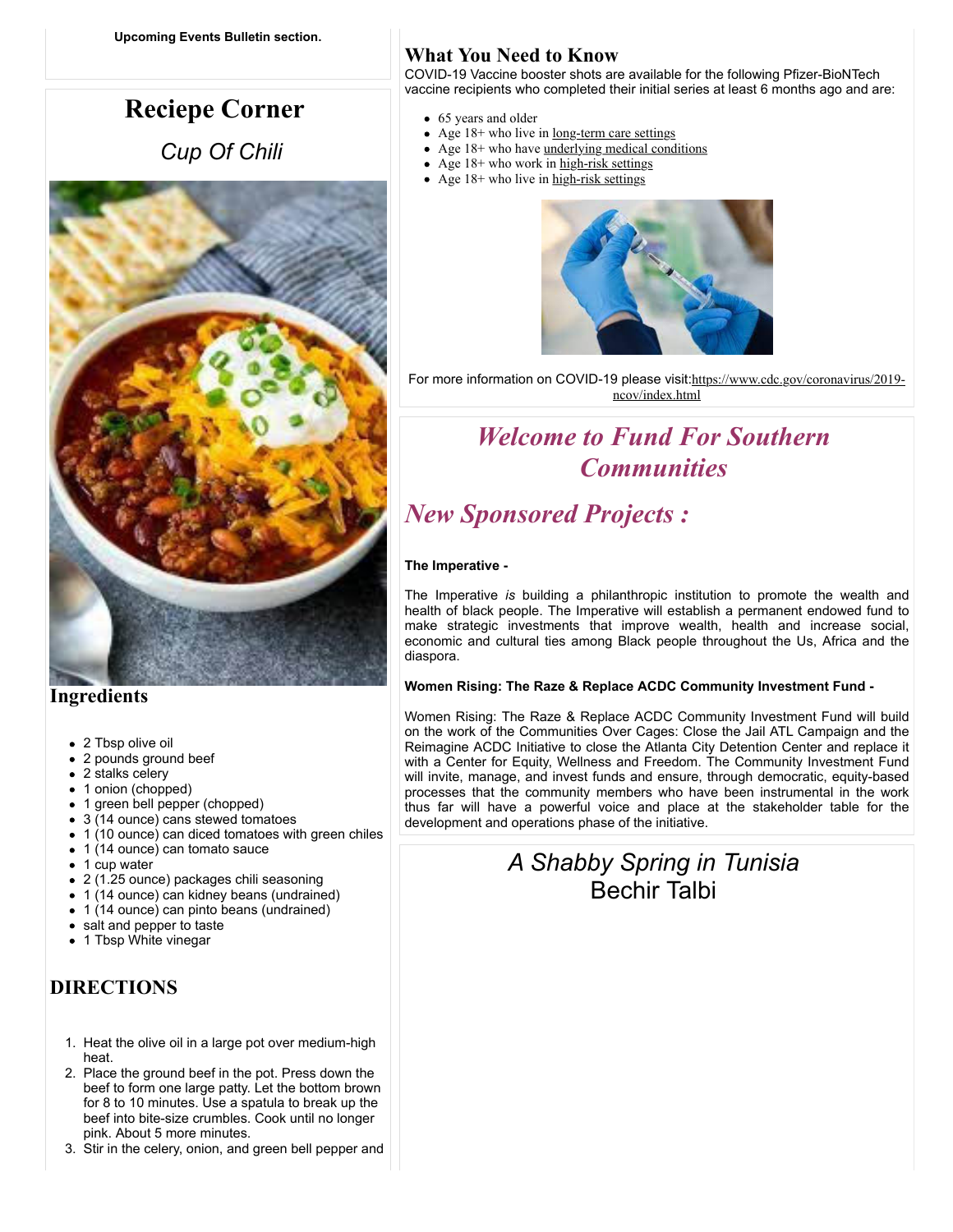cook until onion is translucent. Should take around 5 minutes.

- 4. Pour in stewed tomatoes, diced tomatoes with green chiles, tomato sauce, and water. Break up any large pieces of stewed tomatoes. (You can also run the stewed tomatoes through a food processor before adding if you like.) Stir in chili seasoning.
- 5. Add in the kidney beans and pinto beans. Salt and pepper to your desired taste. Bring to a boil. Reduce heat to low and simmer for 1 hour. Mix vinegar into chili.
- 6. Enjoy!



## [Click Here To Purchase](https://www.amazon.fr/Shabby-Spring-Tunisia-Democracy-Challenges-ebook/dp/B09KBCLXMG/ref=sr_1_1?__mk_fr_FR=%C3%85M%C3%85%C5%BD%C3%95%C3%91&dchild=1&keywords=les+livres+de+Mohamed+b%C3%A9chir+talbi&qid=1635867267&sr=8-1)

### **FSC Supports Getting Vaccinated**



Have you got vaccinated? Send us your picutures at [jelicia@fundforsouth.org](mailto:jelicia@fundforsouth.org)

#### **The Next Grant Cycle Deadline is Spring 2022.**

FSC can only award grants to organizations that are registered as a non–profit organization within their respective state (Georgia, North Carolina and South Carolina). Organizations must also have 501(c)(3) tax status, or a Fiscal Agent; a limited number of 501(c)(4) organizations with a Fiscal Agent may be accepted.

Some things to consider before applying:

- Is your organization working for long term social change?
- Is your total organizational budget \$150,000 or less?
- Is your organization located and doing work in Georgia, North Carolina and South Carolina?
- We do not fund direct services, social services or special events.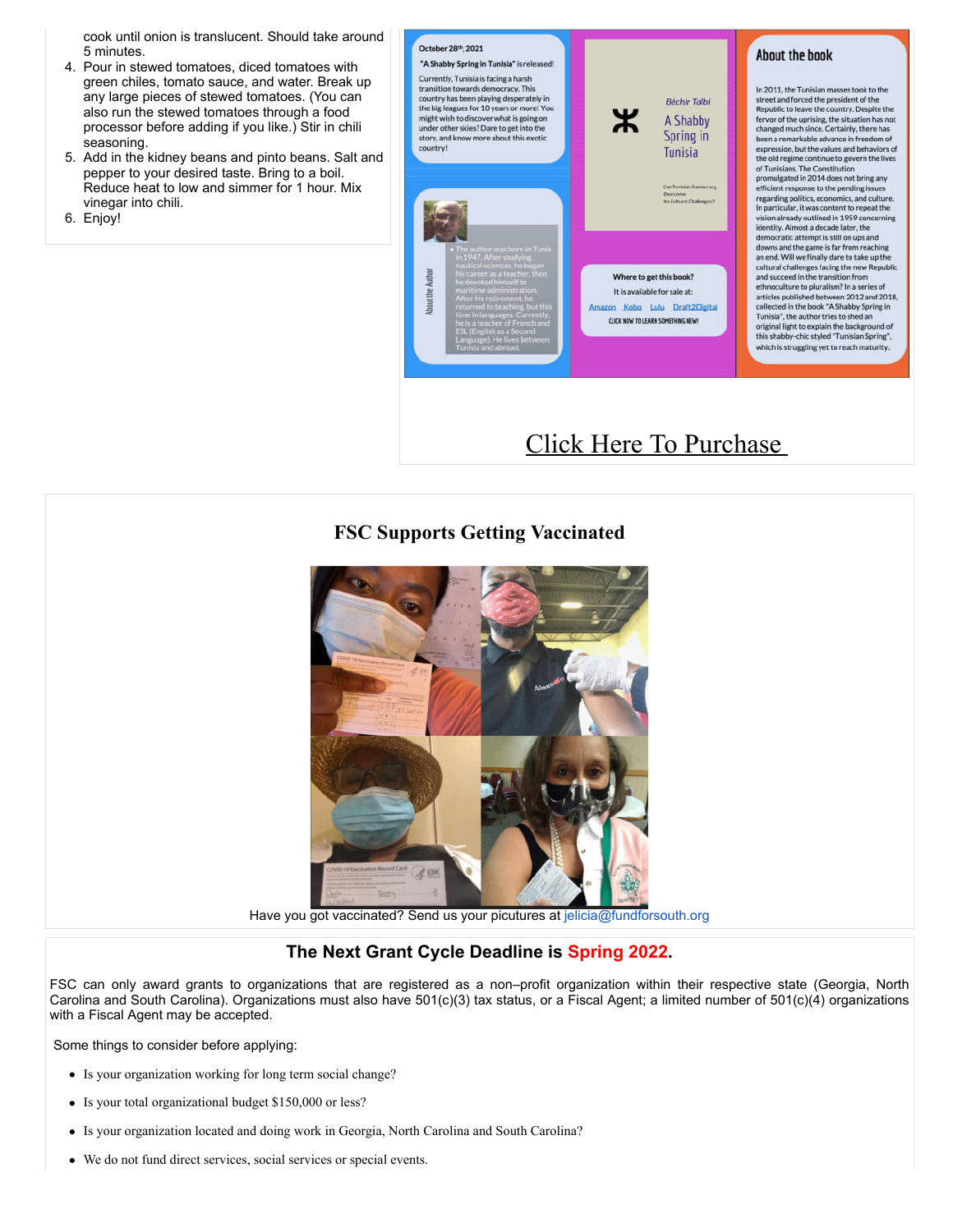If you fit these basic guidelines, your organization may be a good fit for the Fund for Southern Communities.

For specific guidelines and details on how to apply **[Download our Application Here!](https://www.fundforsouth.org/files_2015/GrantApplication2016.doc)**

**If you have any questions regarding eligibility, preparation of the application, or the funding process, please call 404-371-8404 or write the Fund at [grants@fundforsouth.org](mailto:grants@fundforsouth.org).**



# *Easy Ways To Give*



#### **Support Your Favorite Charity Via Shopping**

#### **What is AmazonSmile?**

AmazonSmile is a simple and automatic way for you to support The Fund for Southern Communities (FSC) every time you shop, at no cost to you! When you shop at [smile.amazon.com](http://smile.amazon.com/), you'll find the exact same low prices, vast selection and convenient shopping experience as Amazon.com, with the added bonus that Amazon will donate a portion of the purchase price to FSC!

#### **How Do I Shop at AmazonSmile?**

To shop at AmazonSmile simply go to [smile.amazon.com](http://smile.amazon.com/) from the web browser on your computer or mobile device. You will see millions of eligible products marked Eligible for AmazonSmile donation on their product detail pages. Please note that you use the same account on Amazon.com and AmazonSmile and your shopping cart, Wish List, wedding or baby registry, and other account settings are also the same.

#### **How Do I Select FSC as My Charitable Organization?**

Selecting FSC as your charitable organization is a very simple process. On your first visit to AmazonSmile, you will be prompted to pick the charitable organization to receive donations from eligible purchases before you begin shopping. Once you have selected FSC, AmazonSmile will remember your selection, and then every eligible purchase you make on AmazonSmile will result in a donation to our organization.

\*\*For more information on how to support FSC via AmazonSmile, [click here](http://smile.amazon.com/about/ref=smi_ge_rl_lm_raas).

### **Kroger Community Rewards**



#### **Giving More Back to the Community!**

Kroger is committed to helping our communities grow and prosper. Year after year, local schools, churches and other nonprofit organizations will earn millions of dollars through Kroger Community Rewards.

Sign in to your **Kroger Rewards Plus Card [account](https://www.kroger.com/communityrewards),** View Your Rewards Details and add the Fund for Southern Communities, organization number **71413**, to your Community Rewards. Haven't yet registered your Kroger Plus Card online? Don't worry, you can register your Kroger Plus Card number [here](https://www.kroger.com/communityrewards).

*Giving is not just about making a donation. It is about making a difference !*